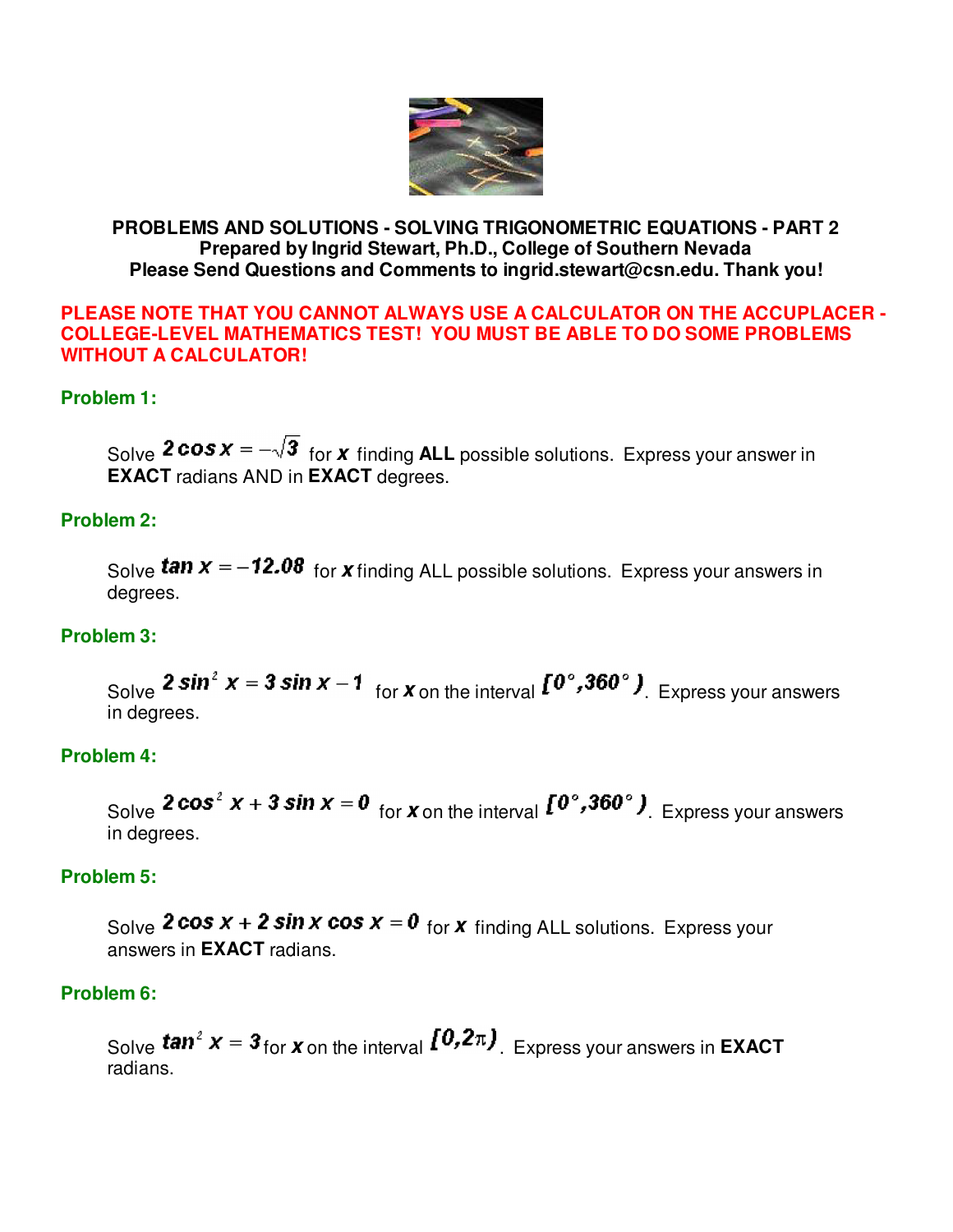### **Problem 7:**

Solve  $1-\sqrt{2}\cos(\frac{x}{2})=0$  for **x** on the interval  $\mathbf{I}^{0^\circ}$ ,  $720^\circ$  ). Express your answers in degrees.

### **Problem 8:**

Solve **2 cos 2x** =  $-1$  for **x** on the interval  $I^{\infty}$ , **180**° ). Express your answers in degrees.

#### **Problem 9:**

Solve **2 sin 4x** = **1** for **x** on the interval  $\left[0, \pi\right)$ . Express your answers in radians.

#### **Problem 10:**

Solve **2 tan**  $\frac{x}{3} = -2$  for **x** on the interval  $[0.6\pi]$ . Express your answers in radians.

### **Problem 11:**

Solve **sin 3x** = -**1** for **x** on the interval  $\left[0, \frac{2\pi}{3}\right)$ . Express your answers in radians.

#### **Problem 12:**

Solve **cos 4x** = 0 for **x** on the interval  $\left[0, \frac{\pi}{2}\right)$ . Express your answers in radians.